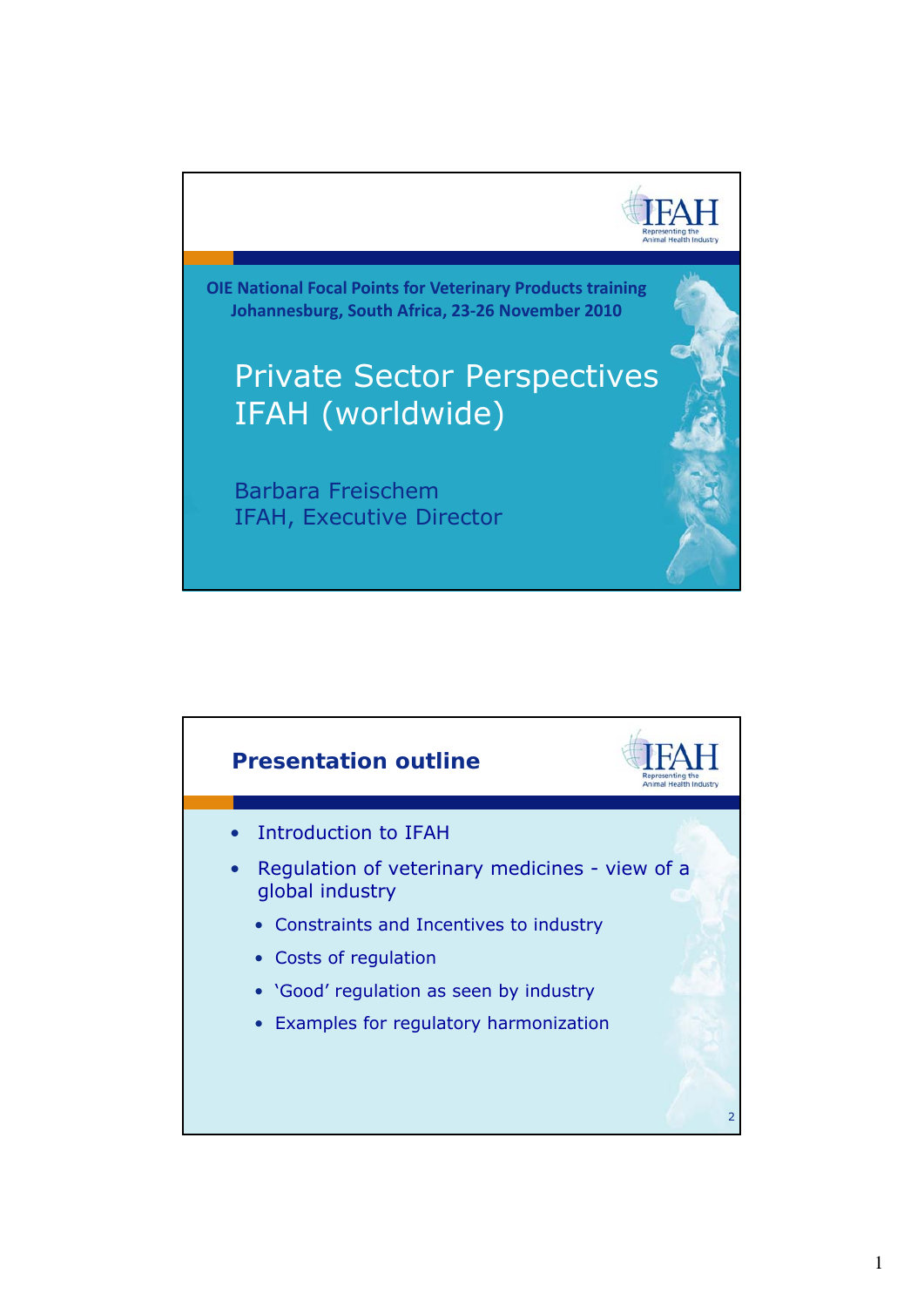

![](_page_1_Figure_1.jpeg)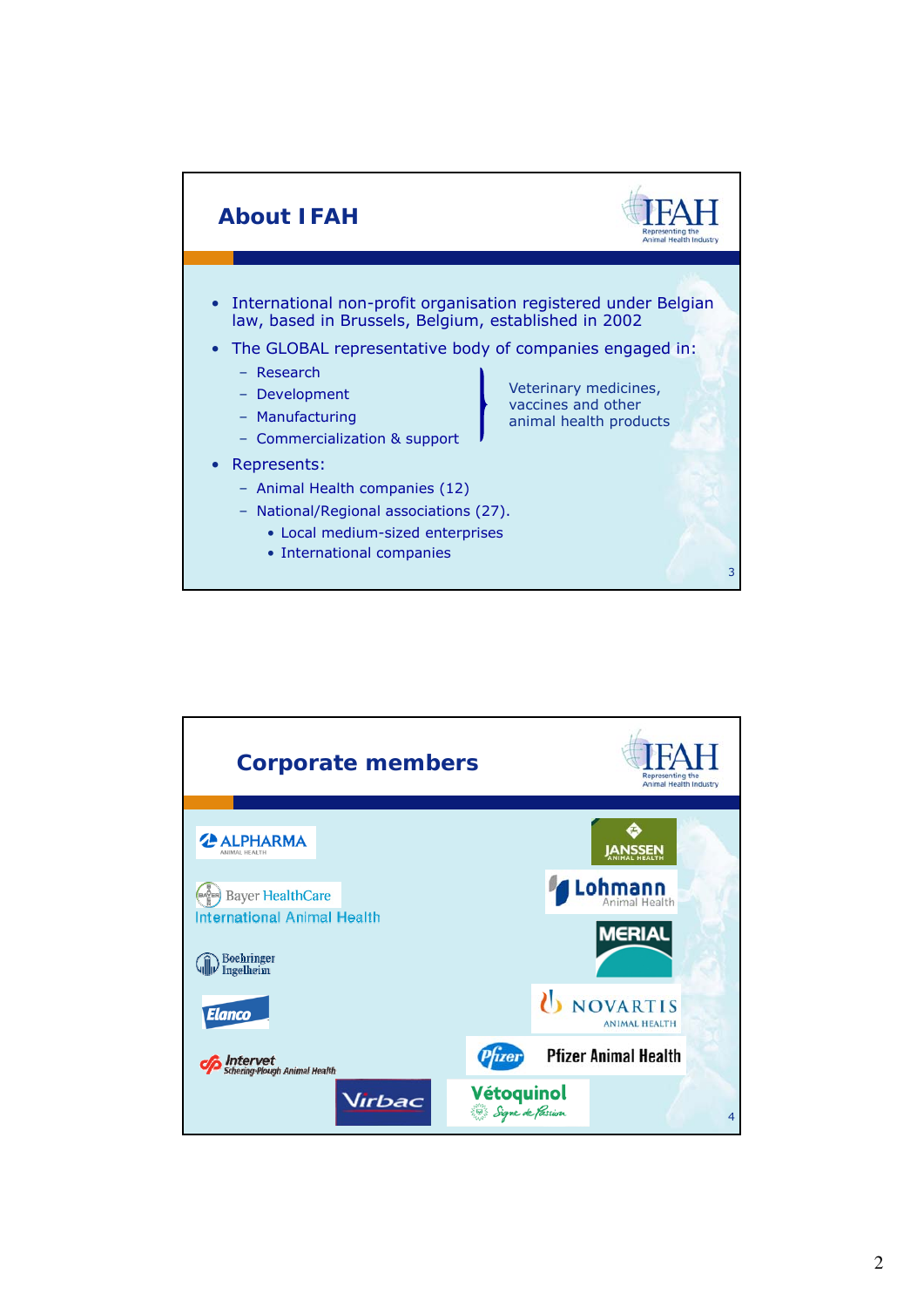![](_page_2_Figure_0.jpeg)

|                                                                                                                                                                                                                                                    | <b>Member associations</b>                                                                                                                                                                                                                   |                                                                                                                                                                                                                                                                                                                                   | Representing the<br>Animal Health Industry                                                                                                                                                                                   |
|----------------------------------------------------------------------------------------------------------------------------------------------------------------------------------------------------------------------------------------------------|----------------------------------------------------------------------------------------------------------------------------------------------------------------------------------------------------------------------------------------------|-----------------------------------------------------------------------------------------------------------------------------------------------------------------------------------------------------------------------------------------------------------------------------------------------------------------------------------|------------------------------------------------------------------------------------------------------------------------------------------------------------------------------------------------------------------------------|
| <b>EUROPE</b><br>• Europe<br>• Belgium<br>• Denmark<br>$\bullet$ France<br>• Germany<br>• Ireland<br>$\bullet$ Italy<br>• Netherlands<br>• Portugal<br>• Spain<br>• Sweden<br>• Switzerland<br>• United Kingdom<br><b>AFRICA</b><br>• South Africa | <b>IFAH-Europe</b><br>Pharma.be<br>VIF.<br><b>SIMV</b><br><b>BfT</b><br><b>APHA</b><br><b>AISA</b><br><b>FIDIN</b><br><b>APIFARMA</b><br><b>VETERINDUSTRIA</b><br>LIF<br><b>SGCI Chemie</b><br>Pharma Schweiz<br><b>NOAH</b><br><b>SAAHA</b> | <b>NORTH AMERICA</b><br>Canada<br><b>Mexico</b><br><b>United States</b><br><b>CENTRAL &amp; SOUTH AMERICA</b><br>Argentina<br><b>Brazil</b><br>ASIA/PACIFIC<br>Australia<br>$\bullet$<br>Indonesia<br><b>Israel</b><br>Japan<br>Korea<br>$\bullet$<br>New Zealand<br>$\bullet$<br>South-East Asia<br><b>Thailand</b><br>$\bullet$ | CAHI<br><b>INFARVET</b><br>-CANIFARMA<br><b>AHI</b><br><b>CAPROVE</b><br><b>SINDAN</b><br><b>The Alliance</b><br><b>ASOHI</b><br><b>MAT</b><br><b>JVPA</b><br><b>KAHPA</b><br><b>AGCARM</b><br><b>AAHA</b><br>Thai APHA<br>6 |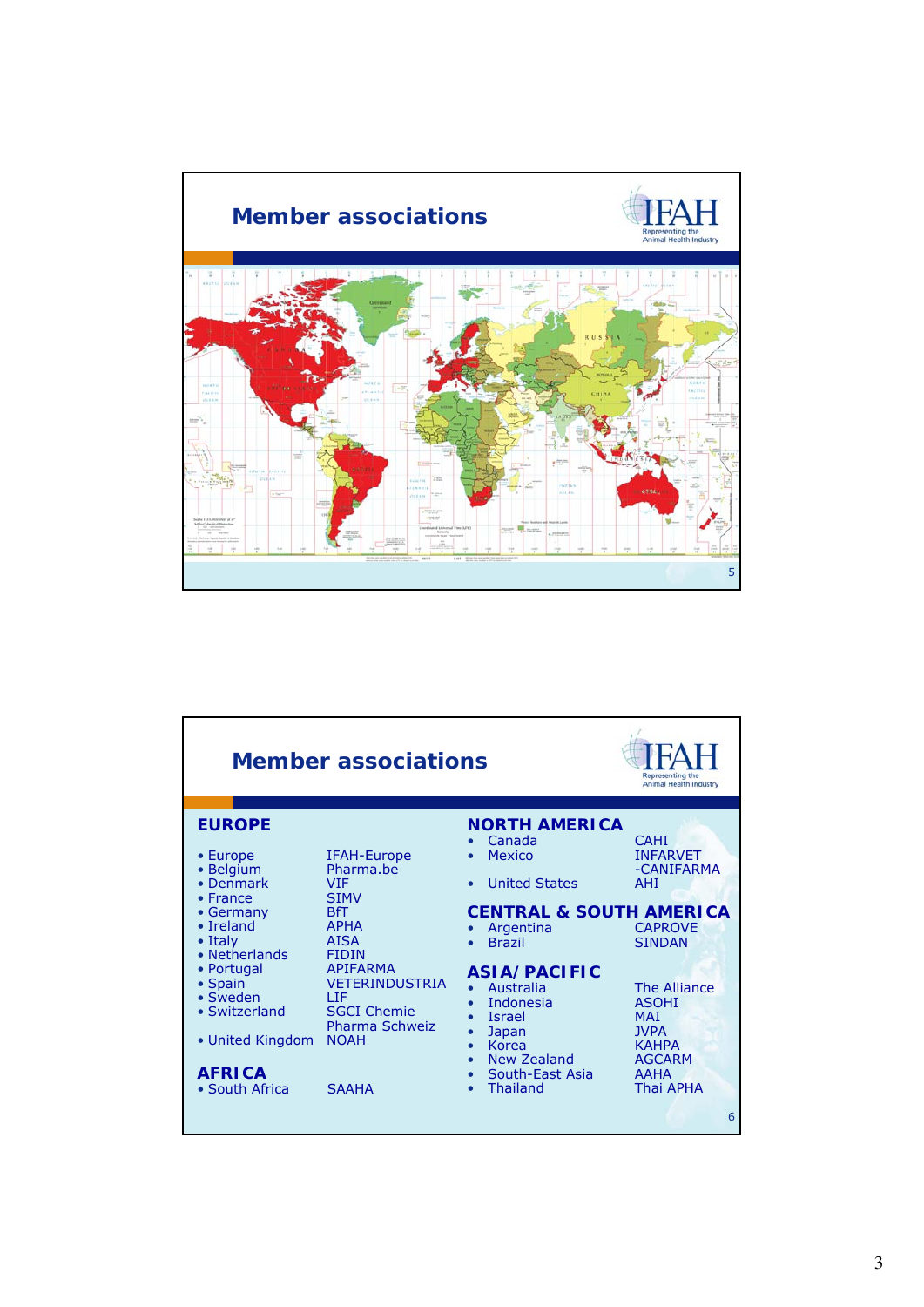![](_page_3_Figure_0.jpeg)

![](_page_3_Figure_1.jpeg)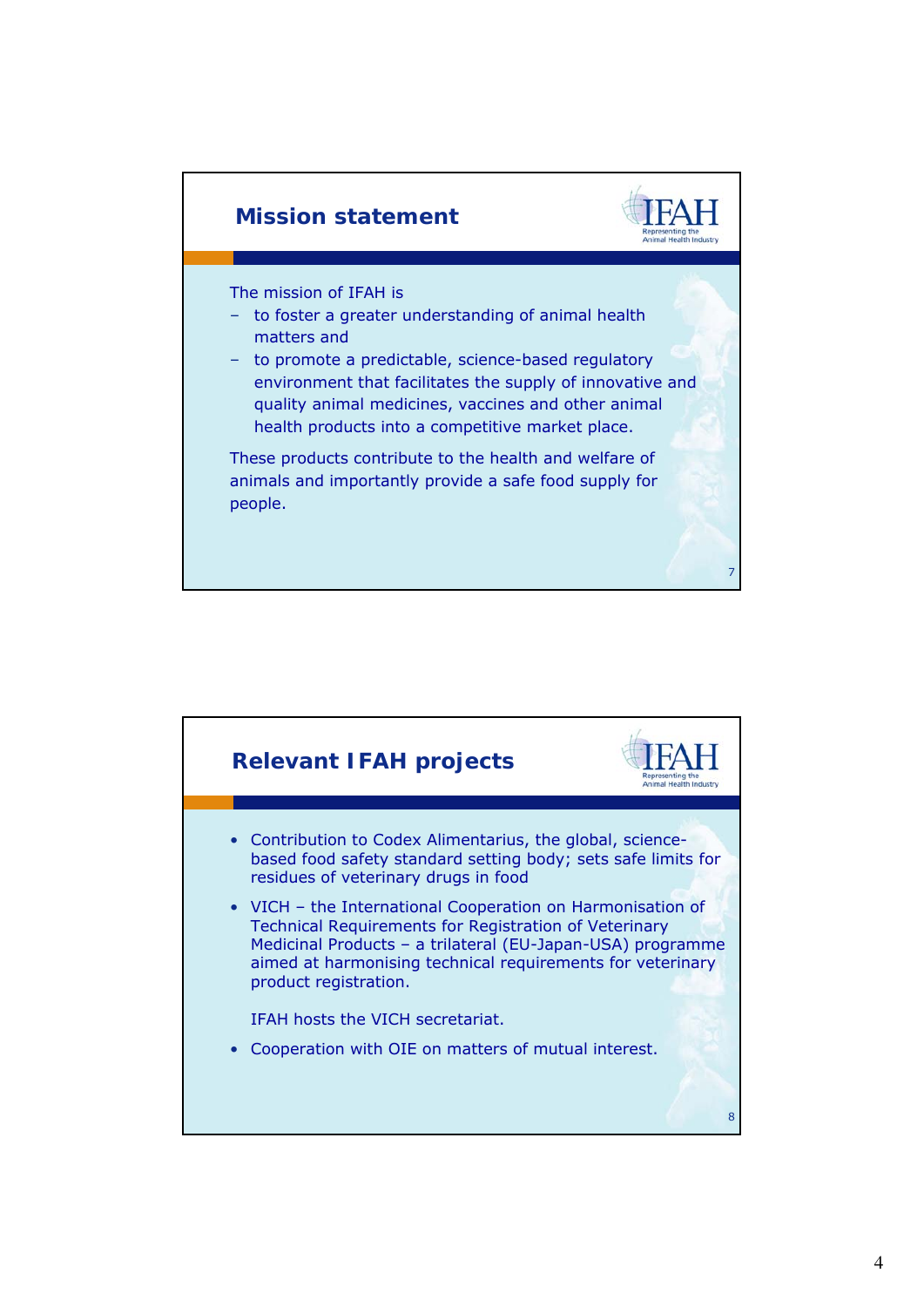![](_page_4_Figure_0.jpeg)

![](_page_4_Figure_1.jpeg)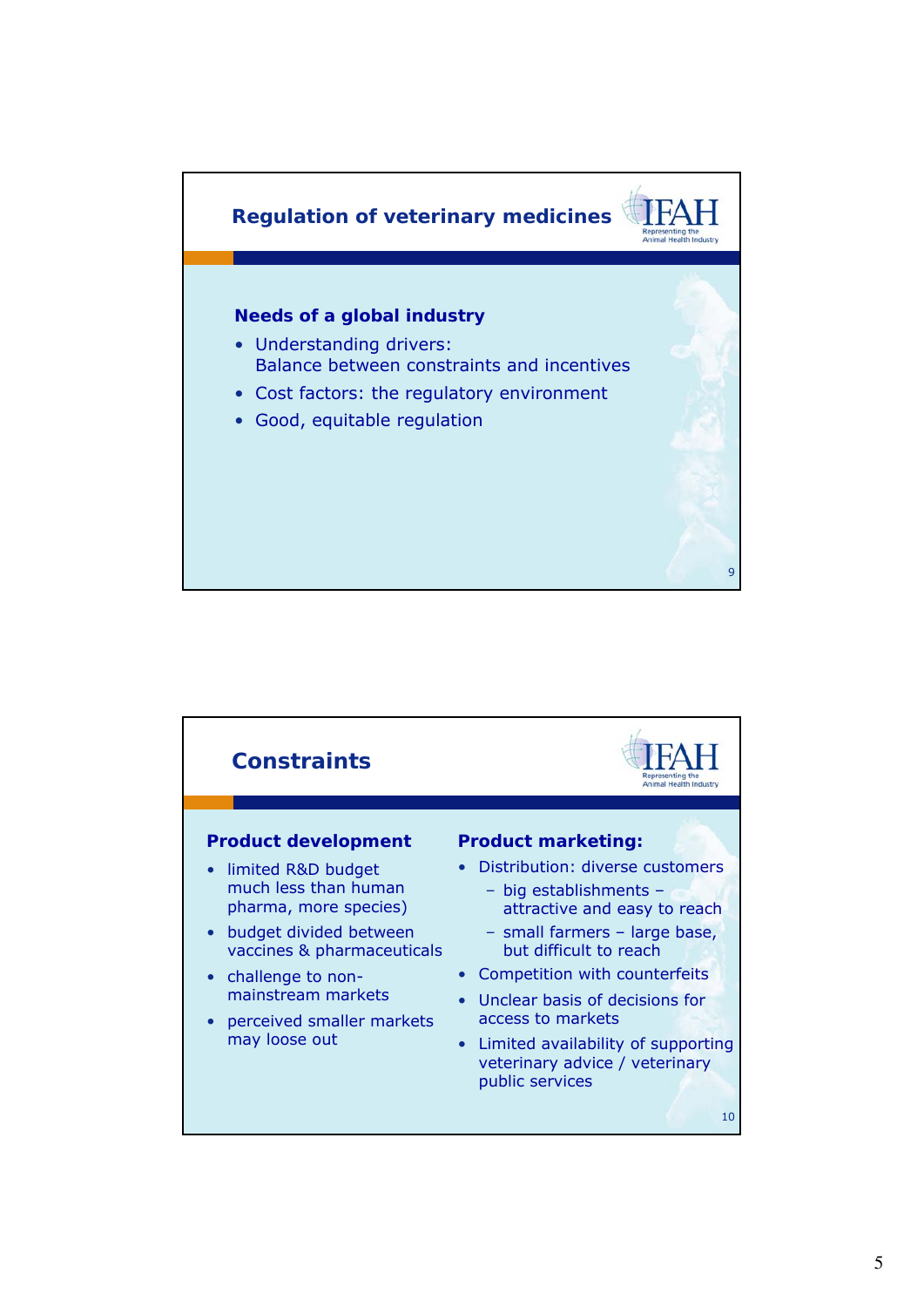![](_page_5_Figure_0.jpeg)

![](_page_5_Figure_1.jpeg)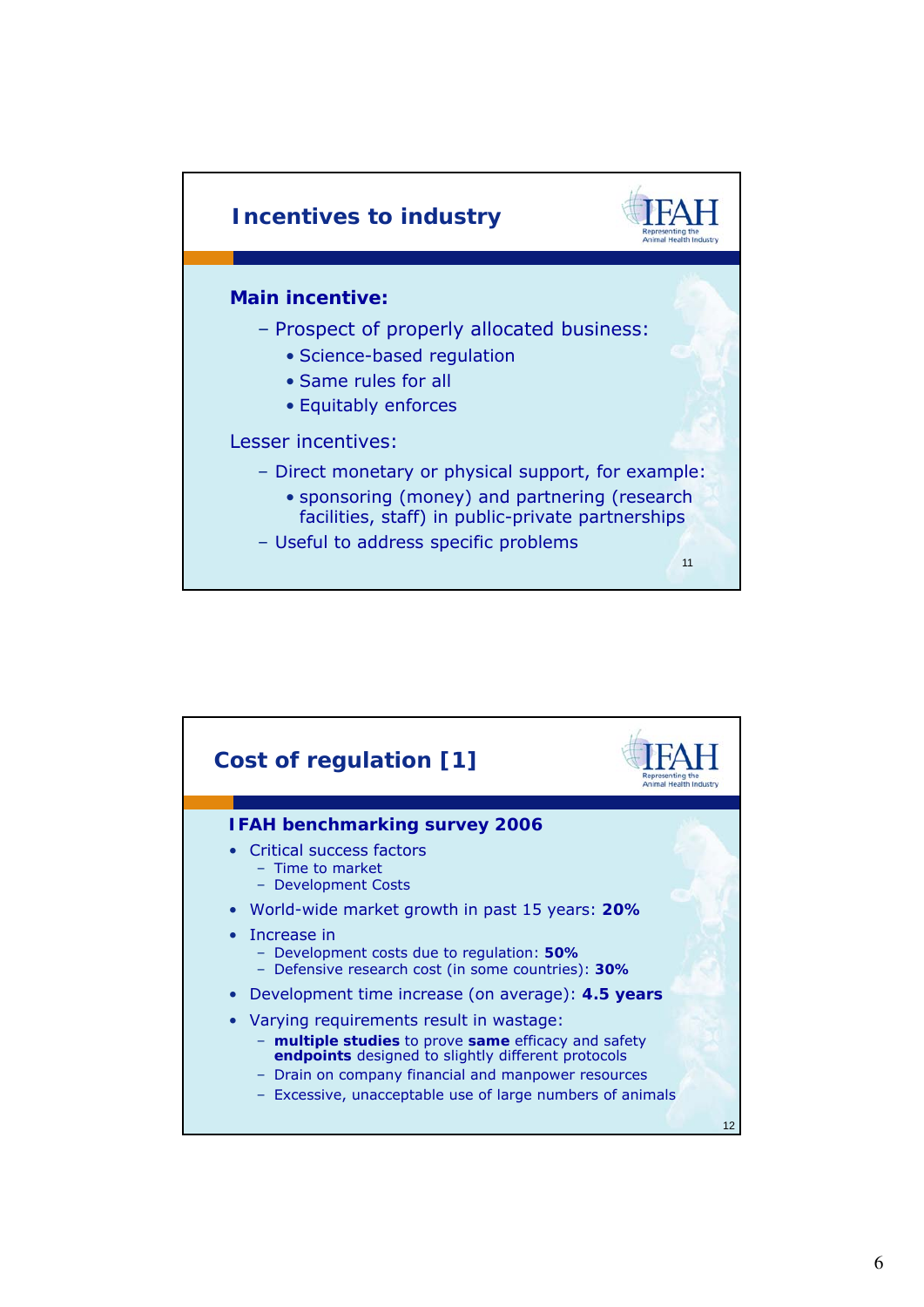| <b>Cost of regulation [2]</b>                                                                                                                                                                                                                                                                                                                     |        |            |        |           | Representing the<br><b>Animal Health Industry</b> |  |  |
|---------------------------------------------------------------------------------------------------------------------------------------------------------------------------------------------------------------------------------------------------------------------------------------------------------------------------------------------------|--------|------------|--------|-----------|---------------------------------------------------|--|--|
| Research & Development costs background facts (2006):<br>R&D investment: EU & US: $\approx$ 10% of annual turnover<br>Defensive R&D costs: EU: $\approx$ 35% of annual R & D budget<br>US: $\approx$ 15% of annual R & D budget<br>Impact of regulatory factors on average development cost (changes in<br>real terms over 5 years prior to 2006) |        |            |        |           |                                                   |  |  |
|                                                                                                                                                                                                                                                                                                                                                   | Europe | <b>USA</b> | Canada | Australia | Japan                                             |  |  |
| Major<br><b>Livestock</b><br><b>Species</b>                                                                                                                                                                                                                                                                                                       | $+25%$ | $+32%$     | $+10%$ | $+36%$    | $+15%$                                            |  |  |
| Companion<br>Animal<br><b>Species</b>                                                                                                                                                                                                                                                                                                             | $+23%$ | $+37%$     | $+10%$ | $+26%$    | $+7%$                                             |  |  |
| Minor<br><b>Species</b>                                                                                                                                                                                                                                                                                                                           | $+15%$ | $+28%$     | $+1\%$ | $+22%$    | $+8%$                                             |  |  |

![](_page_6_Picture_1.jpeg)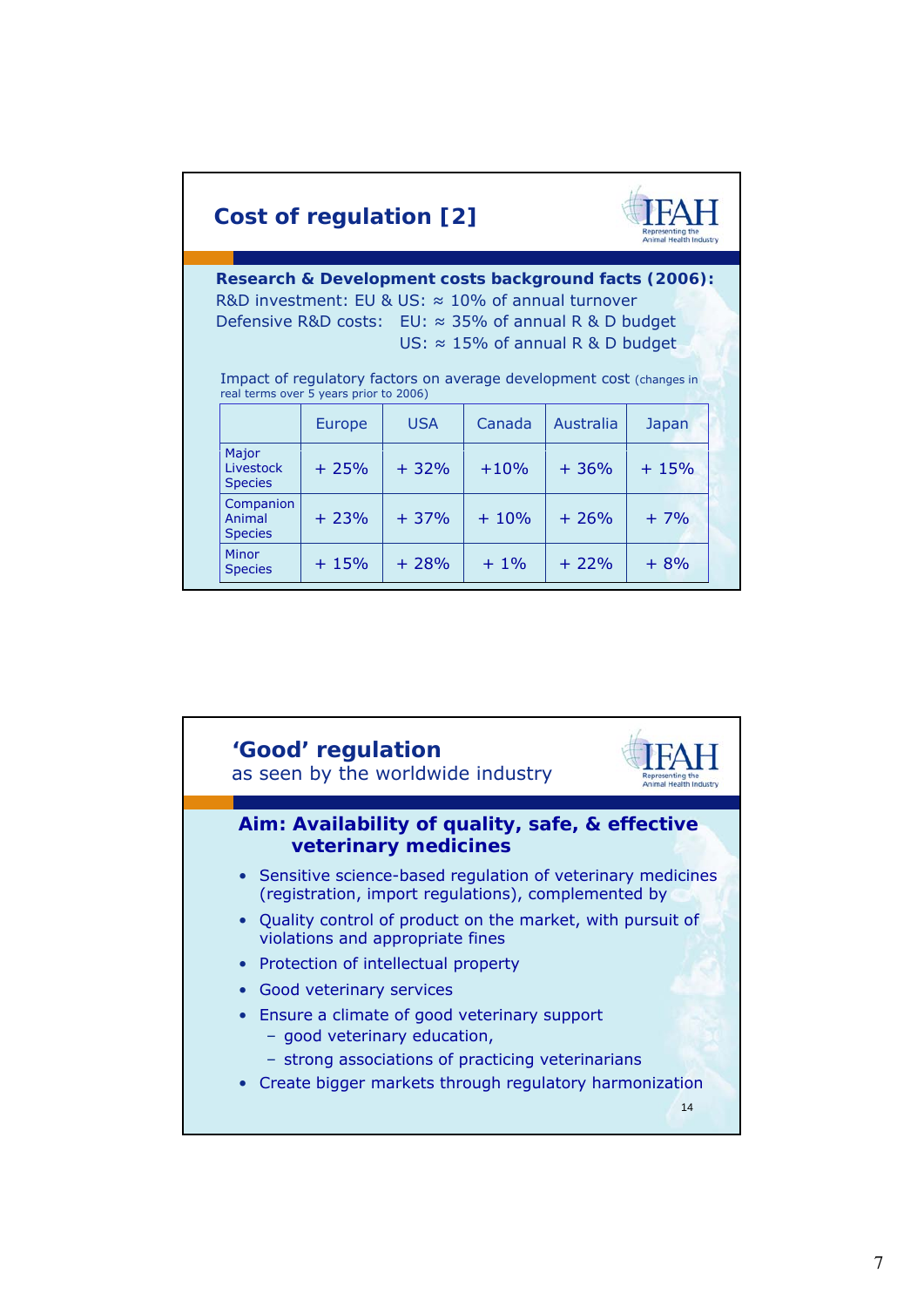![](_page_7_Figure_0.jpeg)

![](_page_7_Figure_1.jpeg)